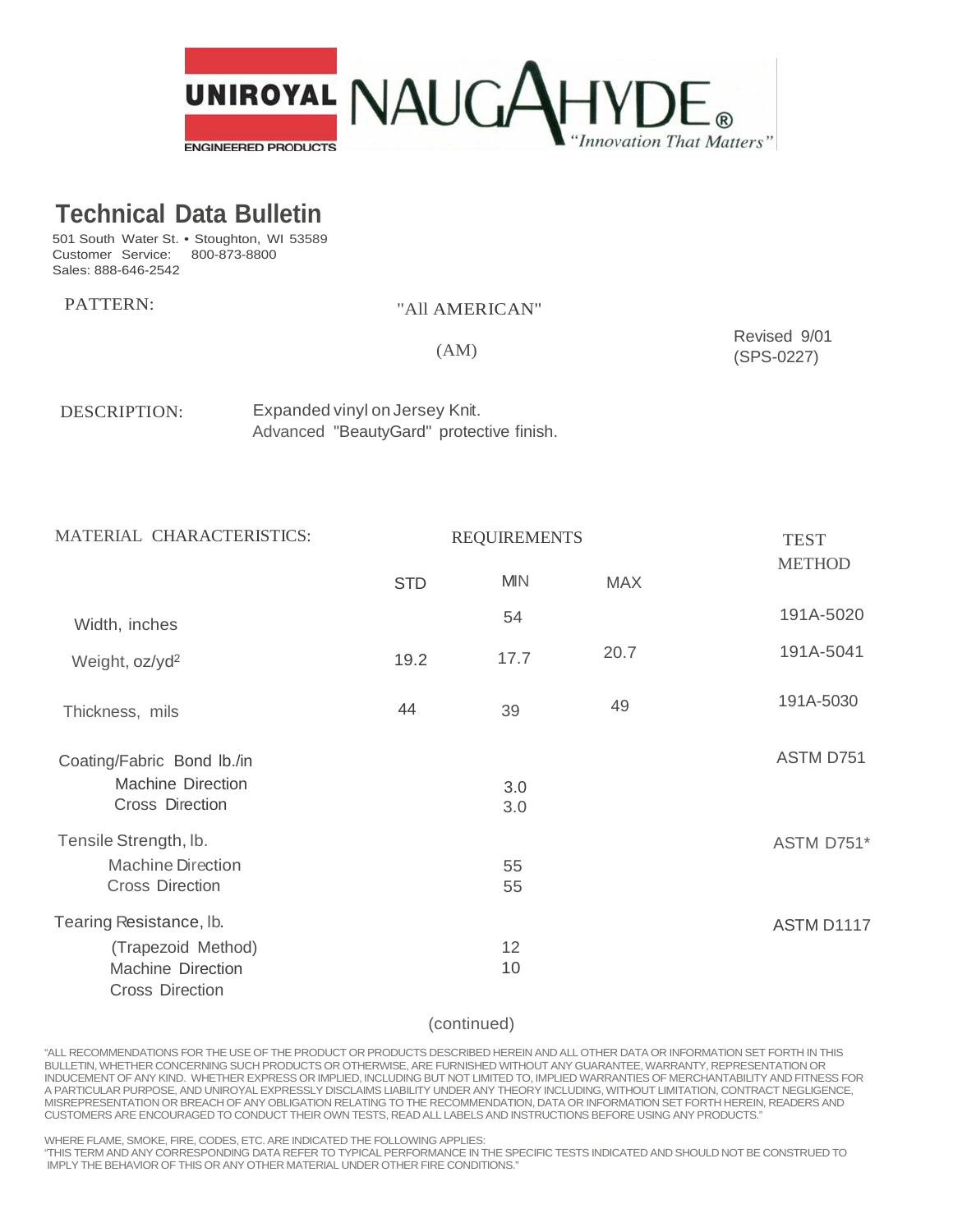## **TECHNICAL DATA BULLETIN** Revised 9/01

(SPS-0227)

#### **"All AMERICAN" (AM)**

| MATERIAL CHARACTERISTICS:<br><b>Stitch Tear</b>                       | <b>REQUIREMENTS</b>                                                                 | <b>TEST</b><br><b>METHOD</b>      |
|-----------------------------------------------------------------------|-------------------------------------------------------------------------------------|-----------------------------------|
| <b>Machine Direction</b><br><b>Cross Direction</b>                    | 25 minimum<br>20 minimum                                                            | ASTM D751*                        |
| Stretch percent<br><b>Machine Direction</b><br><b>Cross Direction</b> | 5 minimum<br>25 minimum                                                             | <b>SAE J855</b>                   |
| <b>Abrasion Resistance</b>                                            | No wear through to vinyl foam<br>at 500 double rubs (240 grit silicon-carbon cloth) | ASTM 04157*                       |
|                                                                       | No wear through to vinyl foam<br>at 250,000 double rubs (#8 cotton duck).           | CFFA-1a                           |
| <b>Blocking</b>                                                       | Scale rating No. 3 maximum.                                                         | ASTM D751                         |
| Crocking                                                              | Good - minimum                                                                      | AATCC8                            |
| Hydrostatic Resistance                                                | 50 psi minimum                                                                      | ASTM D751                         |
| Low temperature<br>Resistance                                         | No cracking at -20 degrees<br>Fahrenheit                                            | CFFA-6*<br>5# roller              |
| Accelerated weathering<br>Resistance                                  | Noappreciablefading,<br>discoloration or stiffness<br>at 120 hours                  | <b>SAE J1885</b><br>Weatherometer |
| Plasticizer weight loss<br>Percent activated<br>carbon extraction     | 10 percent maximum                                                                  | CFFA-18                           |
| Flexing (Newark)                                                      | No separation of vinyl foam<br>from vinyl skin or base fabric<br>after 15000 cycles | ASTM D2097                        |

(continued)